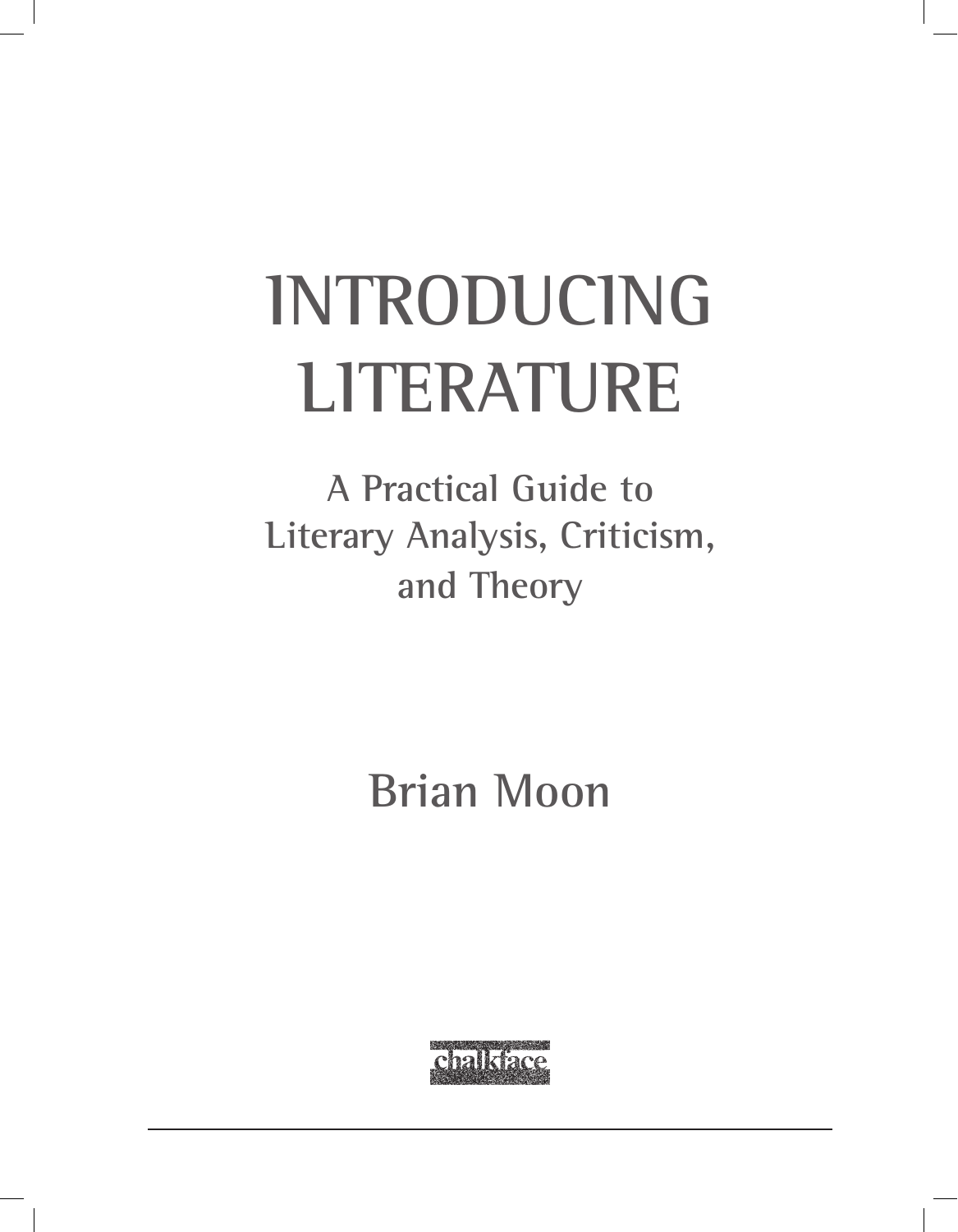First published in Australia 2016 Chalkface Press P/L PO Box 23 Cottesloe WA 6011 AUSTRALIA www.chalkface.net.au

© Brian Moon [text] and Chalkface Press

All rights reserved. No part of this publication may be reproduced, stored in a retrieval system or transmitted in any form or by any means, electronic, mechanical, recording or otherwise, without the prior permission of the copyright owners.

For authorised copying please ensure that your institution has a licence from the relevant Copyright Licensing Agency. This allows you to copy small parts of the text in limited numbers only. This, however, does not include quoted extracts: permission to copy extracts should be sought from individual copyright holders.

Edited by Bronwyn Mellor

National Library of Australia Cataloguing-in-Publication entry:

Creator: Moon, Brian, 1958– author.

Title: Introducing literature : a practical guide to literary analysis, criticism, and theory / Brian Moon (author) ; Bronwyn Mellor (editor) ; Stephen Mellor (designer).

ISBN: 9781875136353 (paperback)

Notes: Includes bibliographical references and index.

Target audience: For Secondary school age.

Subjects: English literature—Study and teaching (Secondary) English literature—History and criticism—Theory, etc. English language—Rhetoric—Study and teaching (Secondary) Writing—Study and teaching (Secondary) Creative writing.

Other Creators/Contributors: Mellor, Bronwyn, editor. Mellor, Stephen, book designer.

Dewey Number: 820.712

Printed in Western Australia by PK Print P/L Hamilton Hill WA 6163 Paper specifications: see page 217.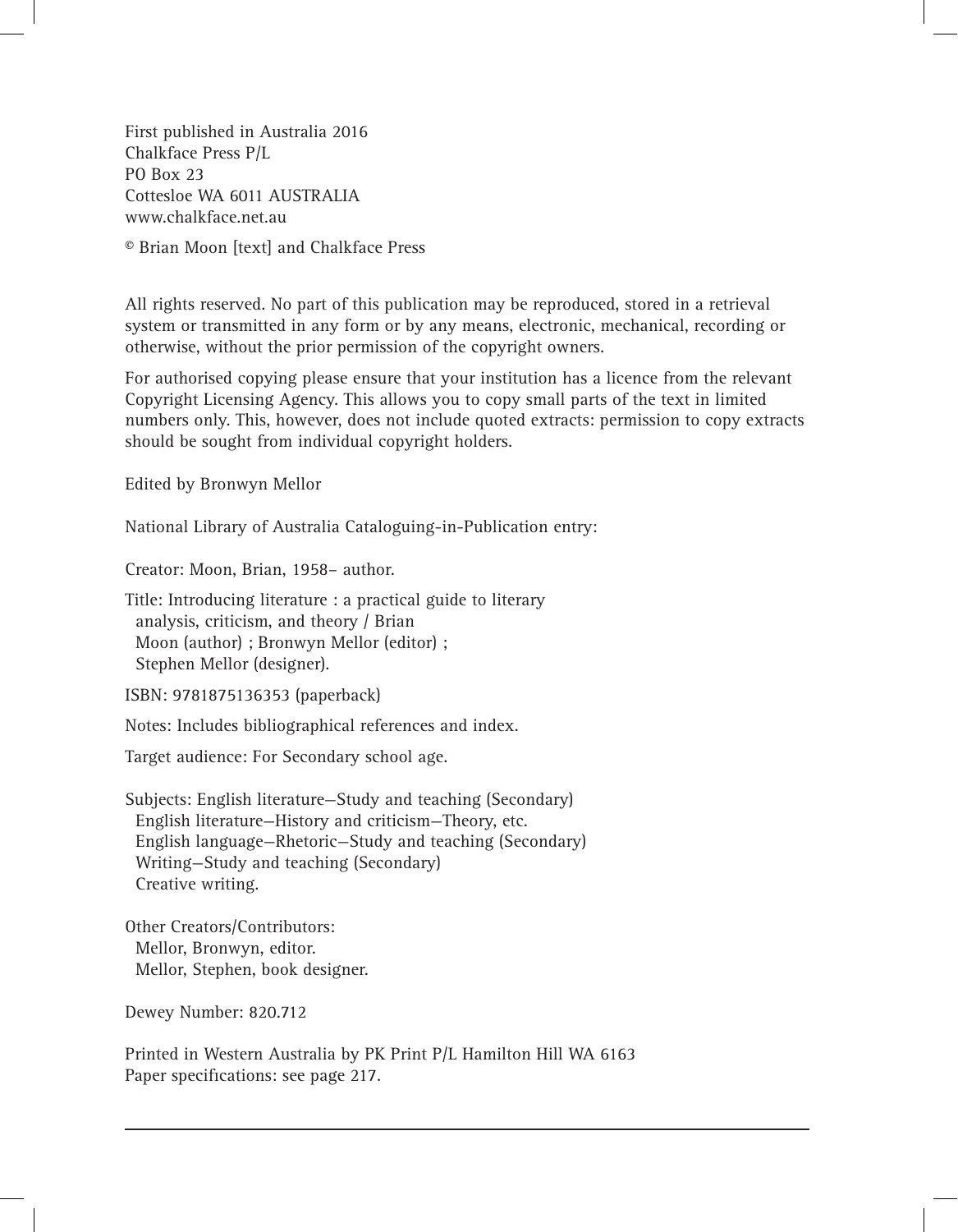## **Contents**

| 1                                                             |
|---------------------------------------------------------------|
|                                                               |
|                                                               |
|                                                               |
|                                                               |
| $\overline{2}$                                                |
| $\overline{4}$                                                |
| 4                                                             |
| 5                                                             |
| $\overline{7}$                                                |
| 8                                                             |
| 10                                                            |
| 13                                                            |
| 13                                                            |
| 13                                                            |
| 13                                                            |
| 14                                                            |
| 14                                                            |
| 17                                                            |
| 17                                                            |
| 19                                                            |
| 20                                                            |
| 21                                                            |
|                                                               |
| 22                                                            |
|                                                               |
|                                                               |
|                                                               |
|                                                               |
| 23                                                            |
| 23                                                            |
| 24                                                            |
| 25                                                            |
| 25                                                            |
| Layers of meaning: literal, connotative, figurative, symbolic |

 What makes 'In an Artist's Studio' literature? 26 The purpose of writing 29 What is literature? 30 Literature as a type of text 30 Literature as quality and value 31 Literature as an industry 33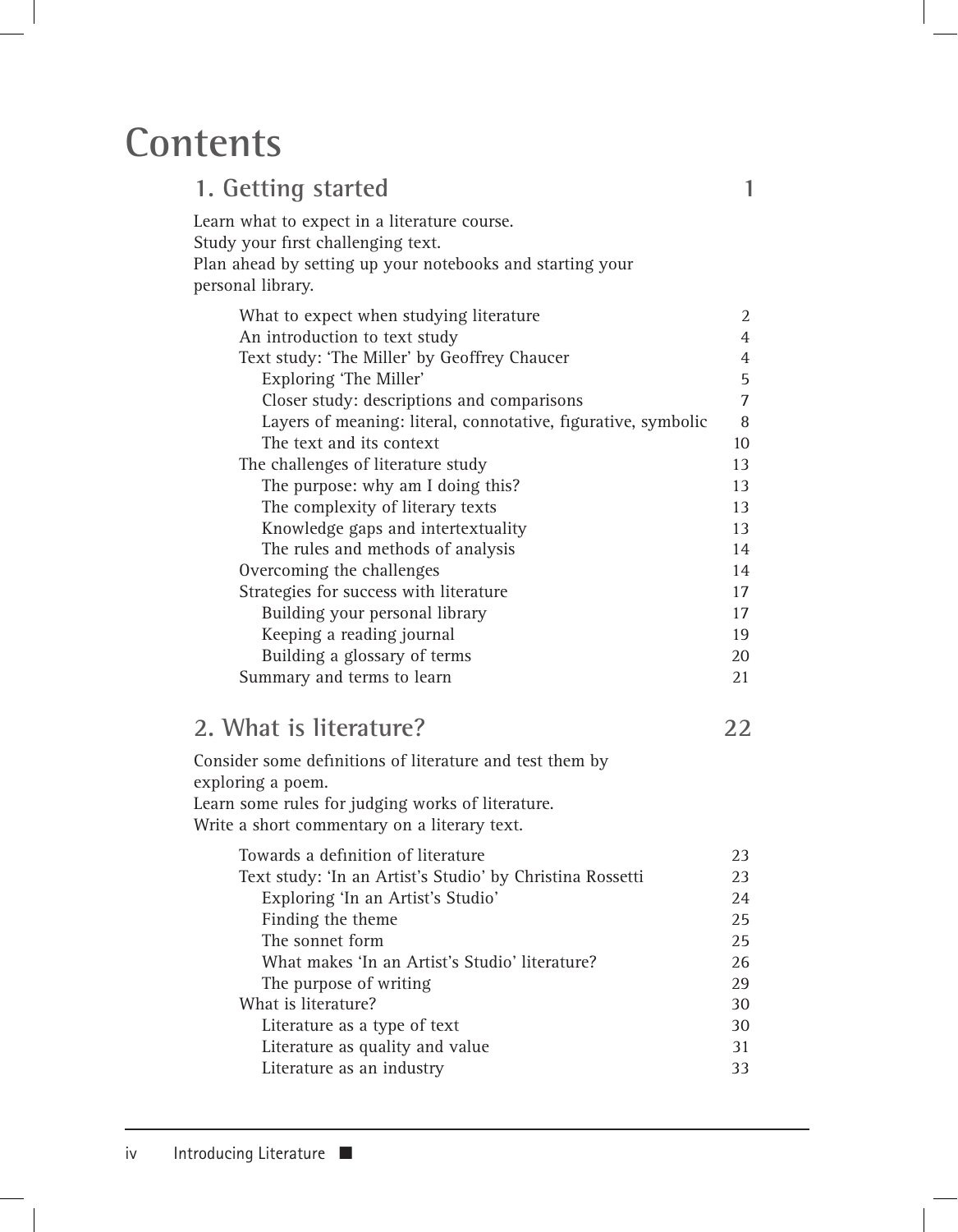| Making judgments about literature                                                                                                                                             | 37 |
|-------------------------------------------------------------------------------------------------------------------------------------------------------------------------------|----|
| Text study: thirteen mystery texts                                                                                                                                            | 38 |
| Judging the mystery texts: type of text                                                                                                                                       | 40 |
| Judging the mystery texts: purpose                                                                                                                                            | 40 |
| Judging the mystery texts: quality and value                                                                                                                                  | 41 |
| Five rules for judging quality                                                                                                                                                | 41 |
| Writing a commentary                                                                                                                                                          | 45 |
| Summary and terms to learn                                                                                                                                                    | 46 |
| 3. Why read literature?                                                                                                                                                       | 47 |
| Consider the arguments for and against literature study,                                                                                                                      |    |
| and how they shape our approach to texts.                                                                                                                                     |    |
| Learn the history of important ideas about literature and its effects.                                                                                                        |    |
| Reflect on your own assumptions about reading literature.                                                                                                                     |    |
|                                                                                                                                                                               |    |
| Reading literature: arguments for                                                                                                                                             | 48 |
| Tangible benefits of literature                                                                                                                                               | 48 |
| Intangible benefits of literature                                                                                                                                             | 49 |
| Text study: Hamlet (extract) by William Shakespeare                                                                                                                           | 50 |
| Exploring Hamlet (I.v.1-42)                                                                                                                                                   | 52 |
| Why read <i>Hamlet?</i>                                                                                                                                                       | 53 |
| Reading literature: arguments against                                                                                                                                         | 54 |
| Origins of arguments for and against literature                                                                                                                               | 55 |
| Plato: literature, lies, and illusions                                                                                                                                        | 55 |
| Aristotle: literature, catharsis, and wisdom                                                                                                                                  | 58 |
| Wordsworth: literature, pleasure, and harmony                                                                                                                                 | 61 |
| Your view of literature: for or against?                                                                                                                                      | 63 |
| Changing positions                                                                                                                                                            | 64 |
| Summary and terms to learn                                                                                                                                                    | 68 |
| 4. Reading, responding and analysing                                                                                                                                          | 69 |
| Learn about ways of reading and responding to literature.<br>Study the communication model and learn about text and context.<br>Practise your analytical and critical skills. |    |
| Ways of responding to literature                                                                                                                                              | 69 |
| Reading practices: personal, analytical, critical                                                                                                                             | 71 |
| Reading personally, analytically, critically                                                                                                                                  | 73 |
| Text study: Pride and Prejudice (extract) by Jane Austen                                                                                                                      | 73 |
| Four key elements: reader, writer, text, and context                                                                                                                          | 77 |
| The communication model                                                                                                                                                       | 77 |
| A model of literary communication                                                                                                                                             | 78 |
| Complications to the model: language change and context                                                                                                                       | 79 |
| Text and context                                                                                                                                                              | 80 |
| Text: reading the 'text itself'                                                                                                                                               | 80 |
|                                                                                                                                                                               |    |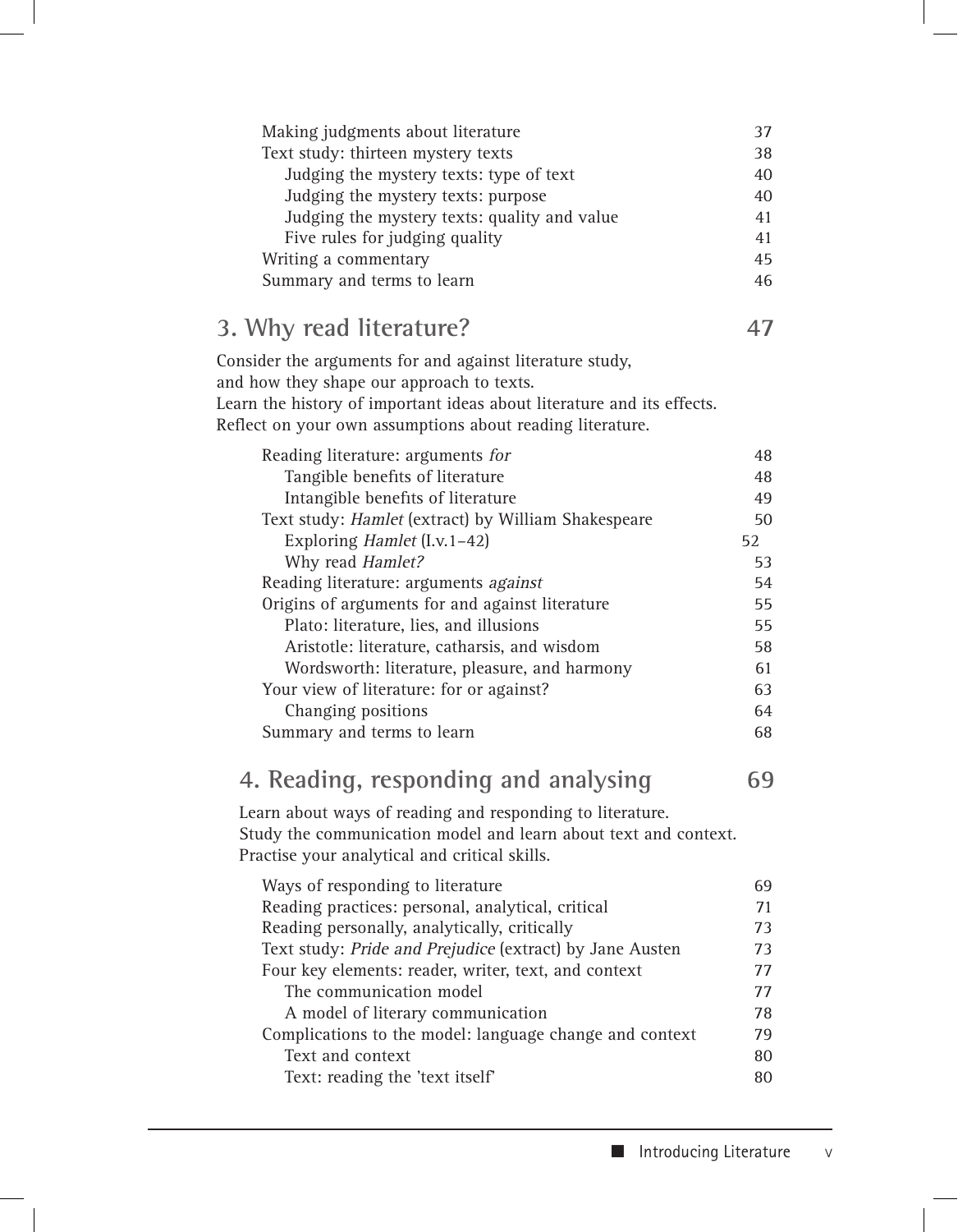| Context: reading 'around' the text                   | 82 |
|------------------------------------------------------|----|
| Strategies for study                                 | 84 |
| Notes and commentaries                               | 84 |
| Character profiles                                   | 86 |
| Maps and literary tours                              | 86 |
| Charts and tables                                    | 87 |
| Reading text and context                             | 87 |
| Text study: Wide Sargasso Sea (extract) by Jean Rhys | 88 |
| Summary and terms to learn                           | 92 |

#### **5. Studying texts in depth: poetry and prose 93**

 Apply your analytical skills in detail to two new texts. Complete guided studies of a poem and a short story. Learn the basic elements of a professional written response.

| Studying two texts in depth                 | 94  |
|---------------------------------------------|-----|
| Text study: 'Dover Beach' by Matthew Arnold | 94  |
| Studying a poem: six steps to follow        | 97  |
| Voices and perspective                      | 103 |
| Putting it all together                     | 107 |
| Comparing critical responses                | 109 |
| Text study: 'Catapult' by J.A. McLeod       | 111 |
| Studying a story: eight steps to follow     | 115 |
| A professional response                     | 118 |
| Comparing responses                         | 120 |
| Reviewing your analysis                     | 121 |
| Summary and terms to learn                  | 124 |

### **6. The published response: writing an essay 125**

Write a complete essay based on examples from professional critics. Learn to analyse essay questions. Learn the basics of referencing.

| Why write essays?                                   | 126 |
|-----------------------------------------------------|-----|
| Professionals at work: reading published essays     | 126 |
| Essay: 'Putting the Ham in Hamlet' by Robert Browne | 127 |
| Essay: 'Complex Oscillations' by Susan Hilton       | 128 |
| Features of an essay                                | 132 |
| Outline for an essay                                | 133 |
| Planning an essay                                   | 134 |
| Plan: 'Alice in Wonderland' by Wendy Tiller         | 135 |
| Essay: 'Alice in Wonderland' by Wendy Tiller        | 136 |
| Rating an essay                                     | 137 |
| Planning and writing your essay                     | 139 |
| Building your essay plan                            | 139 |
|                                                     |     |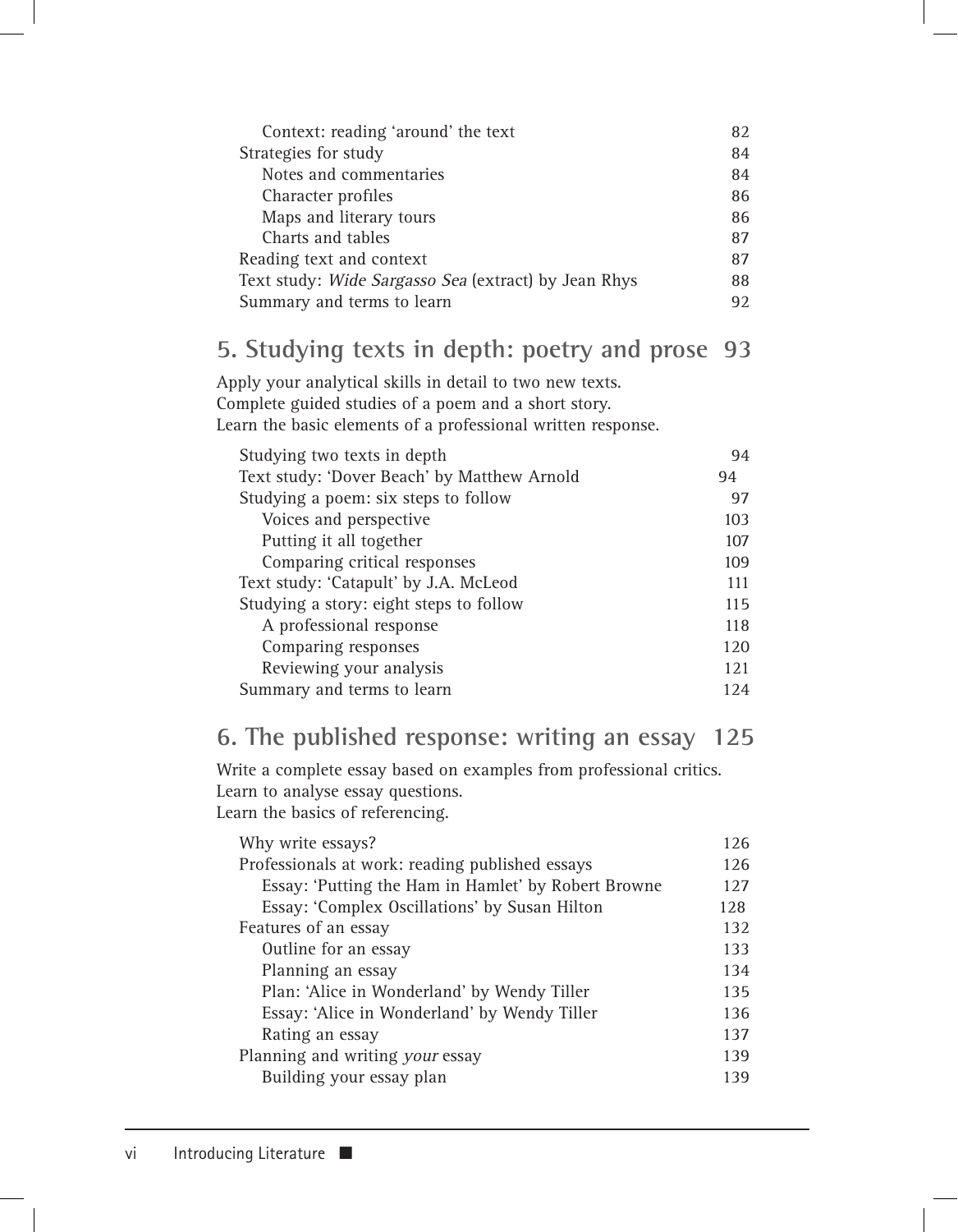| Plan template              | 140 |
|----------------------------|-----|
| Writing your essay         | 140 |
| Essay template             | 141 |
| Answering essay questions  | 142 |
| Analysing the question     | 143 |
| Key words to know          | 144 |
| Referencing your sources   | 146 |
| Summary and terms to learn | 146 |
|                            |     |

#### **7. Creative responses: (re)writing literature 147**

Improve your literary responses and writing skills at the same time. Learn how to create new texts based on your reading. Write a poem based on 'The Miller' and a story based on 'Catapult.'

| Writing as a response to literature              | 148 |
|--------------------------------------------------|-----|
| Imitation and originality                        | 148 |
| Project 1: Write a poem in heroic couplets       | 148 |
| Building your character: features                | 149 |
| Choosing descriptions and images                 | 150 |
| Controlling form and style                       | 151 |
| Putting it all together                          | 153 |
| Project 2: Write a short story based on a design | 155 |
| Building a scenario: character, plot, setting    | 155 |
| Story substitutions                              | 156 |
| Describe your setting                            | 157 |
| Describe the main events                         | 160 |
| Putting it all together                          | 160 |
| Summary and terms to learn                       | 162 |
|                                                  |     |

#### **8. Literary theory, issues, and ideologies 163**

Explore some issues that complicate the study of literary texts. Learn about theories of literature and why they are important. Discover important topics for research and directions for study.

| Literature: preserving the culture?            | 164 |
|------------------------------------------------|-----|
| Problems in criticism                          | 164 |
| Theory to the rescue?                          | 166 |
| Two views of literature                        | 166 |
| The conservative viewpoint: F.R. Leavis        | 167 |
| The progressive viewpoint: Terry Eagleton      | 169 |
| Literature and ideology                        | 171 |
| What is ideology?                              | 171 |
| Critical perspectives                          | 172 |
| History and change                             | 173 |
| Beyond the conservative and progressive divide | 175 |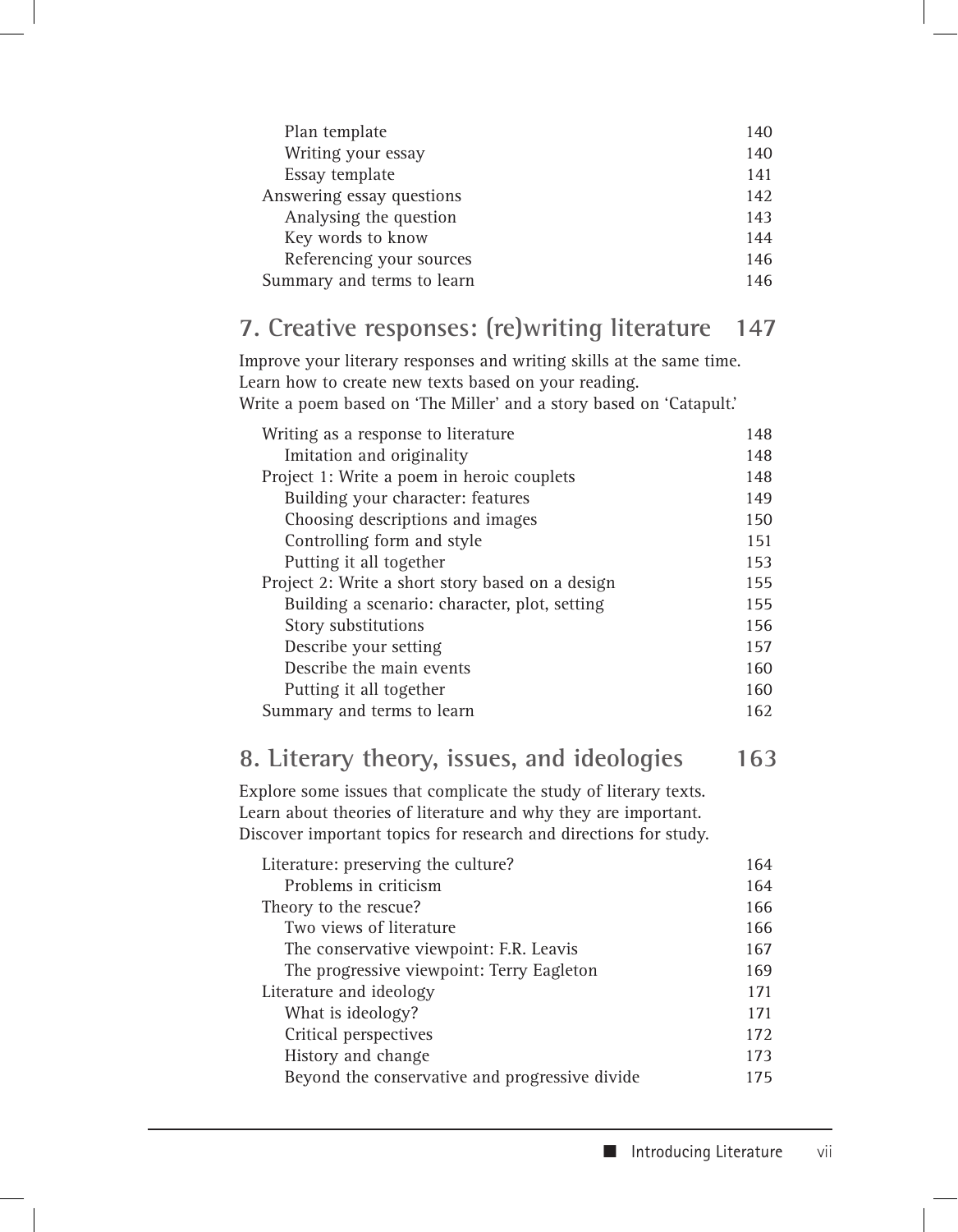| Twelve critical practices             | 176 |
|---------------------------------------|-----|
| Know your practice                    | 179 |
| Re-reading 'Catapult' by J.A. McLeod  | 179 |
| Unsolved problems and issues          | 182 |
| A case study: 'Trigger warnings'      | 185 |
| Summary and terms to learn            | 187 |
| <b>Resources: essential knowledge</b> | 188 |
| Building your knowledge               | 188 |
| Ten Greek myths and legends to know   | 189 |
| Ten narrative schemas to know         | 191 |
| Ten character archetypes to know      | 194 |
| Ten literary sources to know          | 197 |
| Ten Bible stories to know             | 200 |
| A timeline of English literature      | 202 |
| <b>Sources</b>                        |     |
|                                       | 215 |
| <b>Permissions</b>                    | 216 |
|                                       |     |
| <b>Index</b>                          | 218 |
|                                       |     |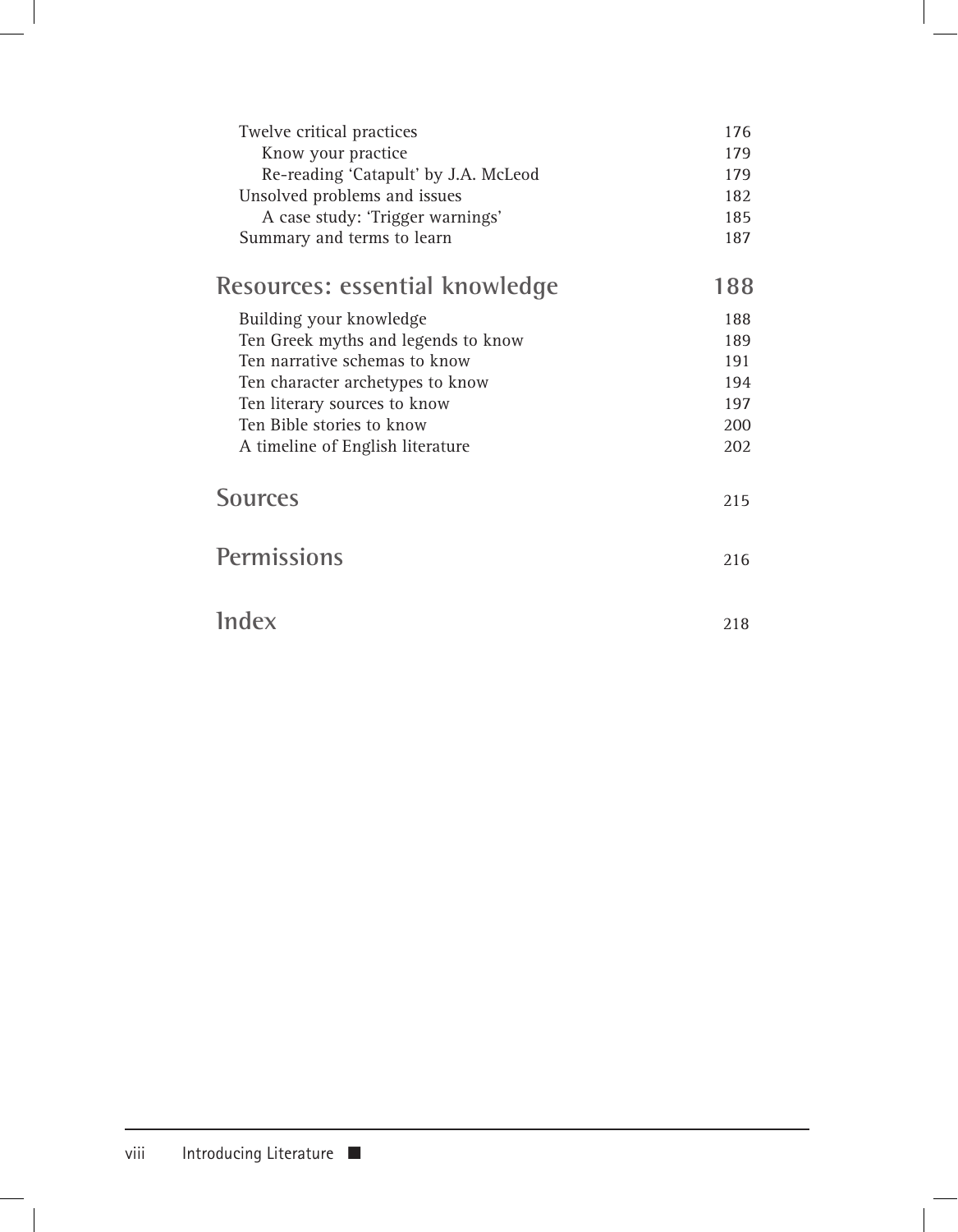## **Preface**

In recent decades, the study of literature has increasingly been influenced by theory. In a relatively short span of time, a succession of movements — New Criticism, structuralism, reader-response, Marxism, feminism, poststructuralism — has transformed our ways of reading and responding to works of literature. For the most part, this has been a necessary and productive change. Literary theory has questioned and corrected a host of assumptions that once went unchallenged. Many of those assumptions — about fixed and singular meanings, textual transparency, and literary aesthetics — had become untenable in the face of a growing democratisation of education and increasing cultural diversity. Theory reminded us that the writing, publishing, circulation and certification of texts were not separable from the complex realities of class, gender, race, and education.

The rise of theory has not been without cost, however. In some courses, reading of theory has displaced reading of literary works, with the result that students learn more about ways of reading while knowing fewer texts in detail. To paraphrase Terry Eagleton's famous quip about sensitivity, this risks students becoming more and more theoretically perceptive about nothing in particular. A second problem has been greater attention to high-level study at the expense of introductory courses that help students take their first steps in the informed reading, analysis, and enjoyment of literature. It is this second problem that Introducing Literature aims to address. Its goal is to lay the groundwork for higher-level, theorised approaches to literature by first introducing some basic rules and principles of literary study.

The book is designed to support students who are entering their first formal courses in literary reading and textual analysis. It does this by setting out clearly and explicitly what kind of activity literature study is — and then developing some basic skills for reading and responding. Designed to be studied in sequence, the chapters cover topics that teachers and students might need to address in an introductory course:

- how literature courses are structured, and what to expect
- why we read literature
- what kinds of writing count as literature, and why
- the rules for judging and interpreting literary works
- the types of knowledge and skills required for success
- the ways of responding to literature, including creative responses
- the issues and theories addressed in higher-level study.

The framework for this study is largely *rhetorical*. This means that literary practice is viewed as an activity in which meanings emerge from the interplay between writer, reader, text, and context. This rhetorical framework aligns well with contemporary curricula, while also providing a foundation for future theoretical work. Practical exercises in literary reading and analysis are used throughout, to get students working purposefully with texts.